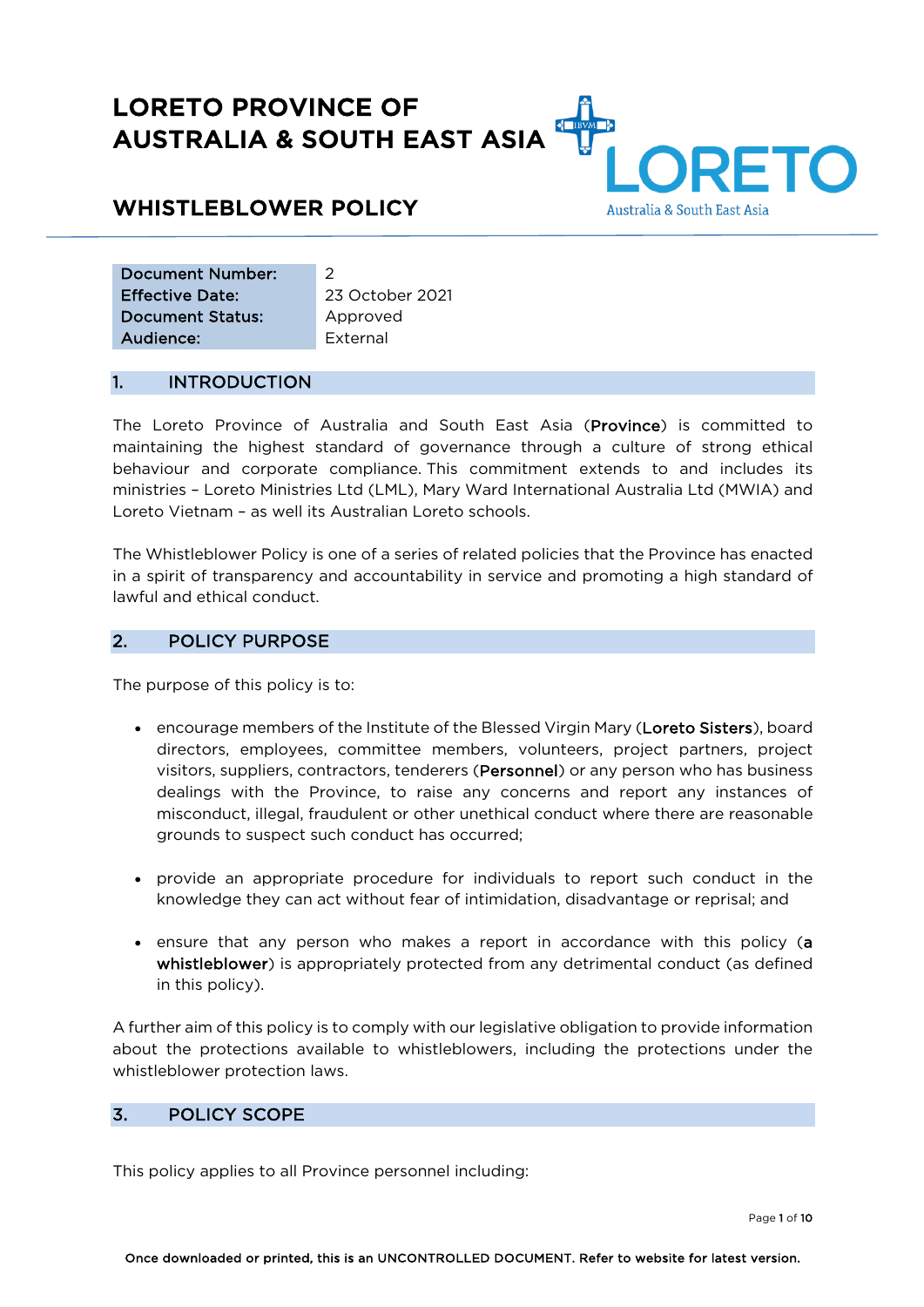- Loreto Sisters
- its officers and employees of LML, Loreto Vietnam and MWIA
- its consultants, secondees, project partners, project visitors and volunteers
- its contractors, suppliers, and their employees and
- all Province operations, including its related bodies corporate.

This policy also applies to eligible whistleblowers, as well as to any whistleblower disclosures, even if the alleged conduct that is the subject of a whistleblower disclosure occurred before this policy was adopted.

A copy of this policy is available on our webpage or can be requested from our Whistleblower Protection Officer:

| LML                               | <b>MWIA</b>                    | <b>Province</b>                |
|-----------------------------------|--------------------------------|--------------------------------|
| Mr Paul Ould                      | Sr Wendy Hildebrand ibym       | Sr Wendy Hildebrand ibym       |
| Paul.Ould@loretoministries.org.au | Wendy.Hildebrand@loreto.org.au | Wendy.Hildebrand@loreto.org.au |
| + 61 3 8832 0400                  | +61 3 8832 0400                | +61 3 8832 0400                |
| + 61 407 120 593                  |                                |                                |

The Province's employees and officers are required to comply with any lawful directions made by the Province in respect of this policy. This policy is not intended to be contractually binding and does not form part of any employment contract with the Province. The Province may amend this policy at any time in its sole discretion.

## 4. POLICY STATEMENT

Province personnel:

- must refrain from engaging in improper workplace conduct when acting in the course of their employment or engagement with the Province
- are usually expected to report any actual or suspected improper workplace conduct through the usual channels in accordance with complaints or other human resources policies
- may report actual or suspected improper workplace conduct in accordance with this policy if, in good faith, they consider that the usual channels are inappropriate
- must cooperate with any investigation conducted by the Province under this policy or that may berequired by law and
- must not victimise an eligible whistleblower for making a whistleblower disclosure.

All Province personnel and any eligible recipients or whistleblower investigation officers must provide, and not undermine, all whistleblower protections in this policy.

When a whistleblower disclosure is received, it will be promptly reviewed and, where appropriate, investigated. If the law requires, the whistleblower disclosure will be reported to an external authority and full cooperation will occur with any official investigations.

In responding to whistleblower disclosures, an eligible whistleblower will be provided with the whistleblower protections. The eligible whistleblower will be kept appropriately informed about the progress of an investigation and of an outcome in response to their whistleblower disclosure.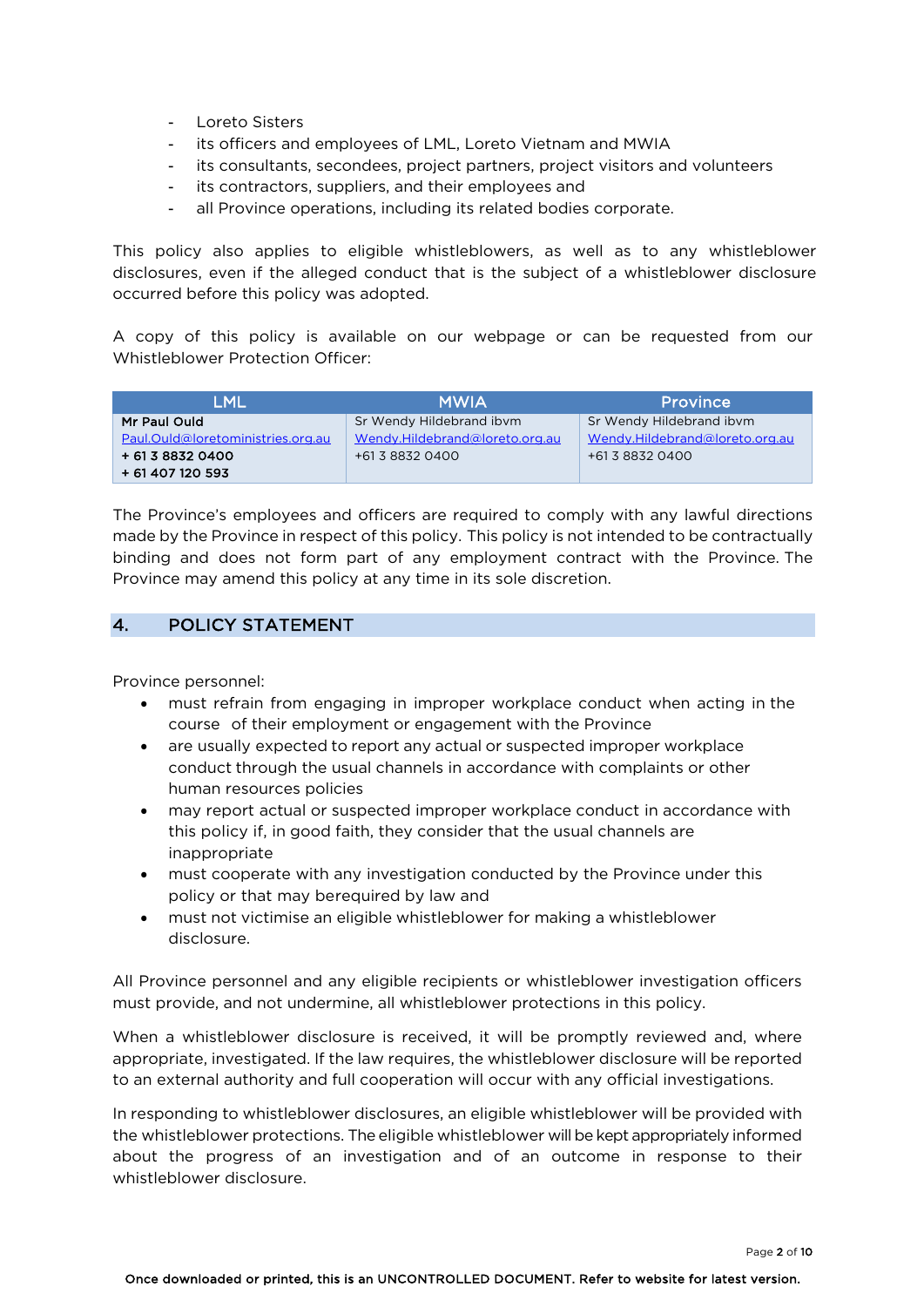If a claim of detrimental conduct towards an eligible whistleblower is substantiated, the Province will aim to ensure that the conduct stops, as well as seek to rectify any wrongdoing or adverse effects of that conduct. The Province will also consider whether there is anything systemic that is necessary to be undertaken, such as developing or changing policies and procedures.

At the end of the investigation process, a report outlining the incident, the findings and the corrective actions will be submitted to the Province Council or the appropriate Board to allow overarching monitoring of the effective operation of this policy.

The Province has zero tolerance for victimisation of an eligible whistleblower and will provide training for all personnel covered by this policy to mitigate this risk.

Any allegation of victimisation, or breach of the whistleblower protections, will be promptly investigated.

Where any Province personnel are found to have engaged in detrimental conduct, victimisation, or to have otherwise breached this policy, appropriate disciplinary action will be taken. Such action may lead to termination of that person's employment or engagement.

#### 5. WHAT IS REPORTABLE CONDUCT?

In this policy, reportable conduct means conduct on the part of Province personnel, or any person who has business dealings with the Province (in the context of those dealings with the Province), whether actual or suspected, which an individual suspects on reasonable grounds:

- is dishonest, fraudulent or corrupt, or involves bribery or corruption, or an improper state of affairs or otherwise amounts to an abuse of authority
- is illegal, including theft, drug sale or use, violence, or threatened violence, harassment, intimidation, or criminal damage to property
- is in breach of Commonwealth or state legislation or local authority by-laws
- is unethical, including dishonestly altering company records or data, adopting questionable accounting practices, or the unauthorised disclosure of confidential information
- breaches the Province's Code of Conduct or other Province policies
- is potentially damaging to the Province, a Province employee or a third party, or the public or the financial system, such as unsafe work practices, environmental damage, health risks or substantial wasting of company resources
- amounts to an improper state of affairs or circumstances, in relation to the tax affairs of the Province, a related company or associated entity and this information may assist the recipient to perform their functions or duties in relation to those tax affairs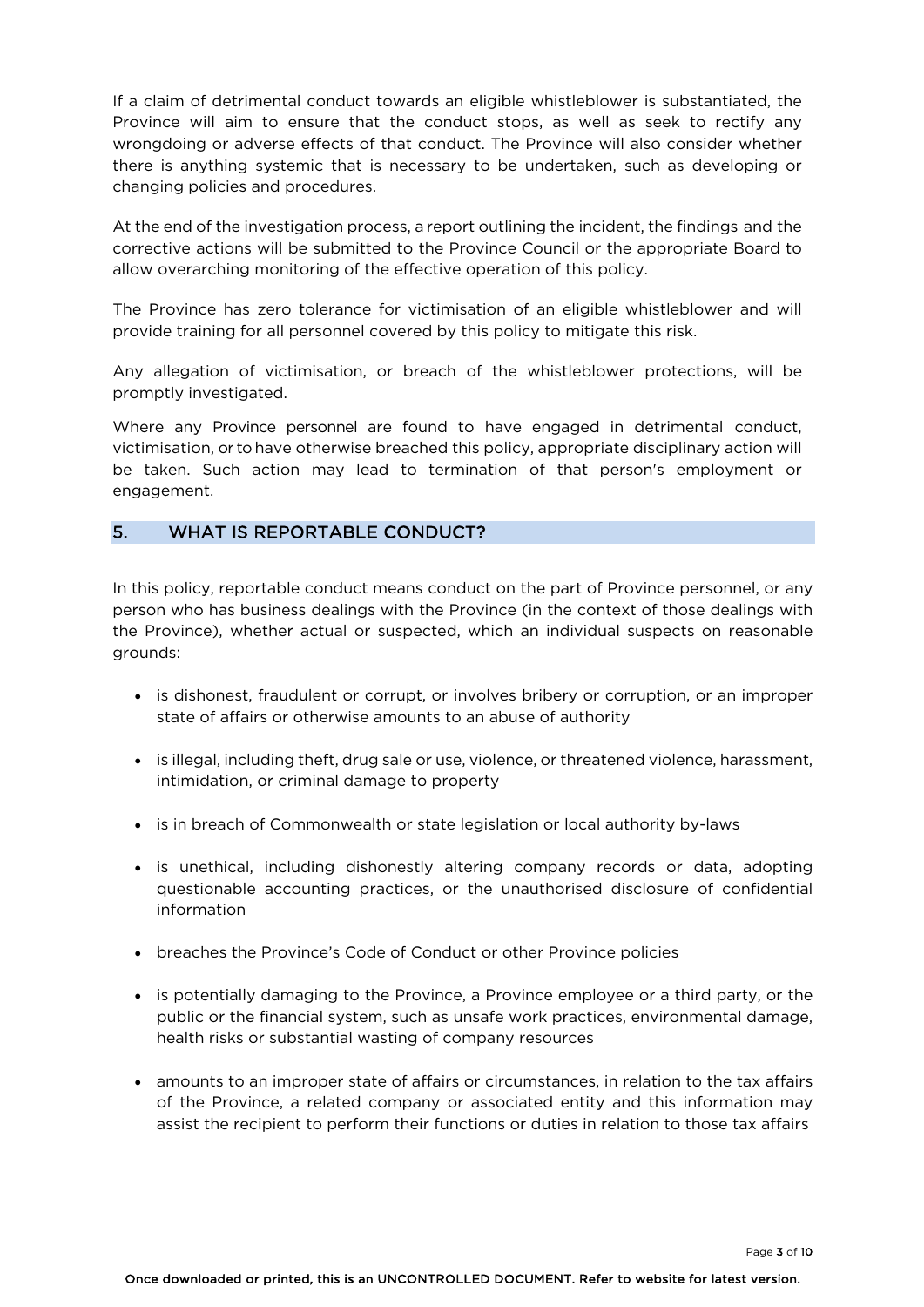- may cause financial or non-financial loss to the Province, damage its reputation or be otherwise detrimental to the Province's interests or
- is an attempt to conceal or delay disclosure of any of the above conduct.

Reportable conduct does not include conduct that is dealt with, and therefore more appropriately raised, under an alternative policy. This policy should not be used for complaints relating to personal workplace grievances or concerns which relate to individual working arrangements. Concerns of that nature should be raised either with an employee's or volunteer's immediate line manager or with the Manager, Human Resources and Policy.

This policy is not designed to replace normal communication channels between management and employees to address questions, concerns, suggestions or complaints. If employees have any concerns about what is proper conduct for themselves or others, it is expected they will raise their concern. In most instances, the employee's immediate line manager is in the best position to address an area of concern. Serious matters or matters not satisfactorily resolved should be escalated through appropriate management channels in the normal course of business.

## 6. MAKING A REPORT

Reportable conduct can be reported to *Stopline*, a confidential, independent provider of whistleblowing services who will take full details of your concerns via telephone, mail, email, or the specifically created website.

| Telephone: | 1300 30 45 50 (in Australia) or +61 3 9882 4550            |
|------------|------------------------------------------------------------|
| Email:     | loreto@stopline.com.au                                     |
| Online:    | https://loreto.stoplinereport.com                          |
| Mail:      | Loreto Province of Australia and South East Asia           |
|            | c/o Stopline, PO Box 403, Diamond Creek, VIC 3089          |
| App        | Stopline365 (free download from the Apple iTunes store and |
|            | Google Play)                                               |

*Stopline* will review reports and direct those that require further investigation to the Whistleblower Investigations Officer (WIO).

If the whistleblower wishes to remain anonymous, they may do so.

## 7. WHISTLEBLOWER PROTECTION

In Australia, the various pieces of legislation that protect whistleblowers from negative treatment include the *Corporations Act 2001* (Cth) and *Taxation Administration Act 1953* (Cth) (Whistleblower Protection Laws). While other jurisdictions have their own whistleblowing regimes which need to be complied with to the extent they apply, the Province is committed to promoting international best practice principles and law in regard to whistleblower protection, including the UN Convention against Corruption.

#### 7.1 Victimisation is prohibited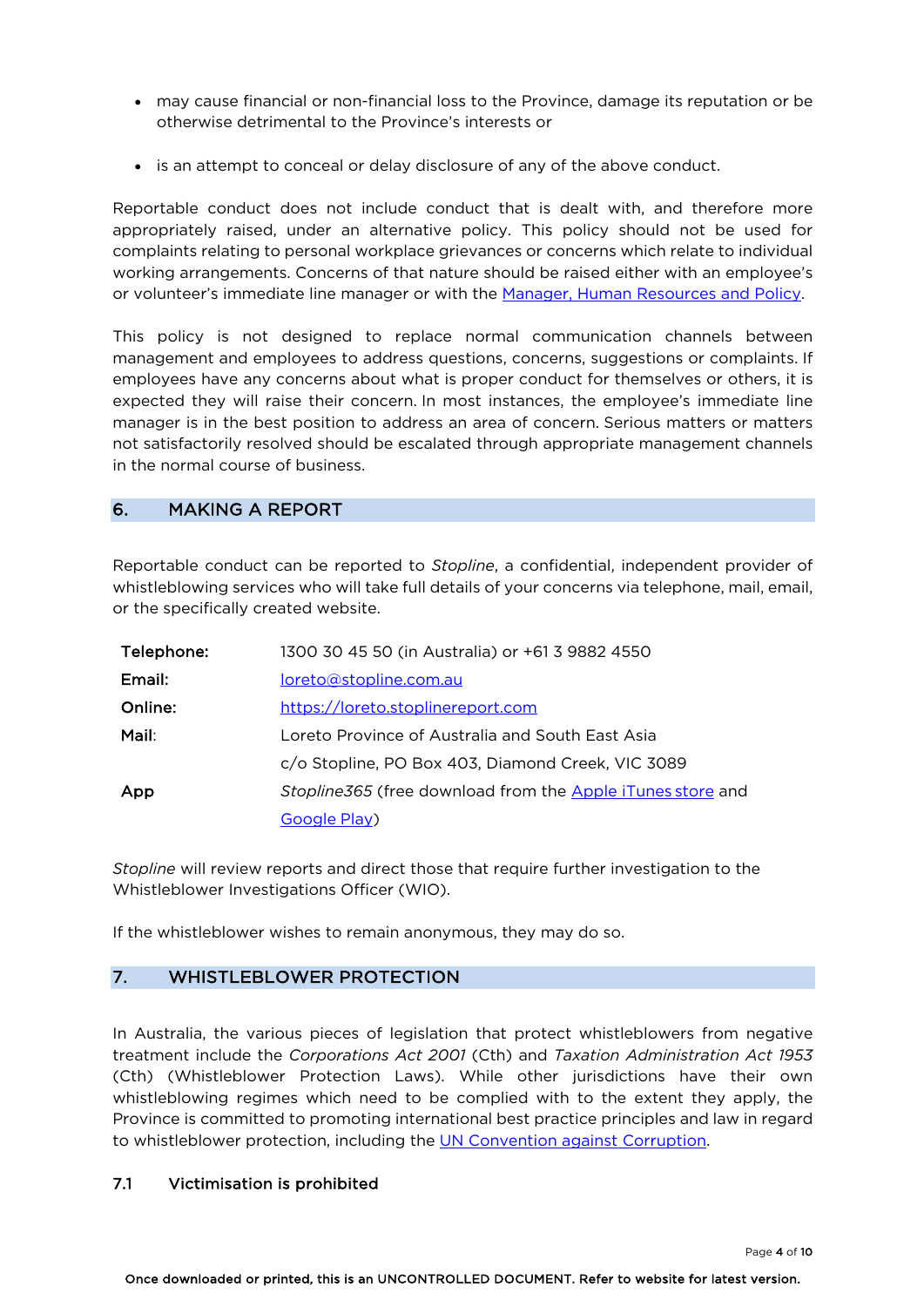A whistleblower who:

- suspects on reasonable grounds that a Province officer, employee or contractor has engaged, or plans to engage, in reportable conduct; and
- reports that matter in good faith, and in accordance with section 6 of this policy, must not be subjected to detrimental conduct for reporting the reportable conduct.

In this policy, detrimental conduct includes the following (even if done unintentionally):

- action causing injury, harm, loss or damage (including psychological harm)
- damaging a person's property, reputation, business or financial position or causing any other damage to a person
- intimidation, bullying or harassment
- discrimination or other adverse treatment in relation to the whistleblower's employment, career, profession, trade or business, including dismissal, demotion or the taking of other disciplinary action
- current or future bias
- action that constitutes the making of a threat to cause any such detrimental conduct to another person or
- any conduct which incites others to subject the whistleblower to any of the above conduct.

#### 7.2 Confidentiality of disclosures

All information provided by a whistleblower will be treated as confidential and maintained securely. Any breach of confidentiality will be treated as a serious disciplinary matter.

The identity of a whistleblower (or information that is likely to lead to them being identified as a whistleblower) will be kept confidential, unless any of the following apply:

- they consent to this information being disclosed
- during the investigation of a report, the Province needs to disclose information that may lead to the whistleblower being identified. All reasonable steps will be taken to ensure that the whistleblower's identity is not disclosed
- the Province needs to disclose this information to obtain legal advice or representation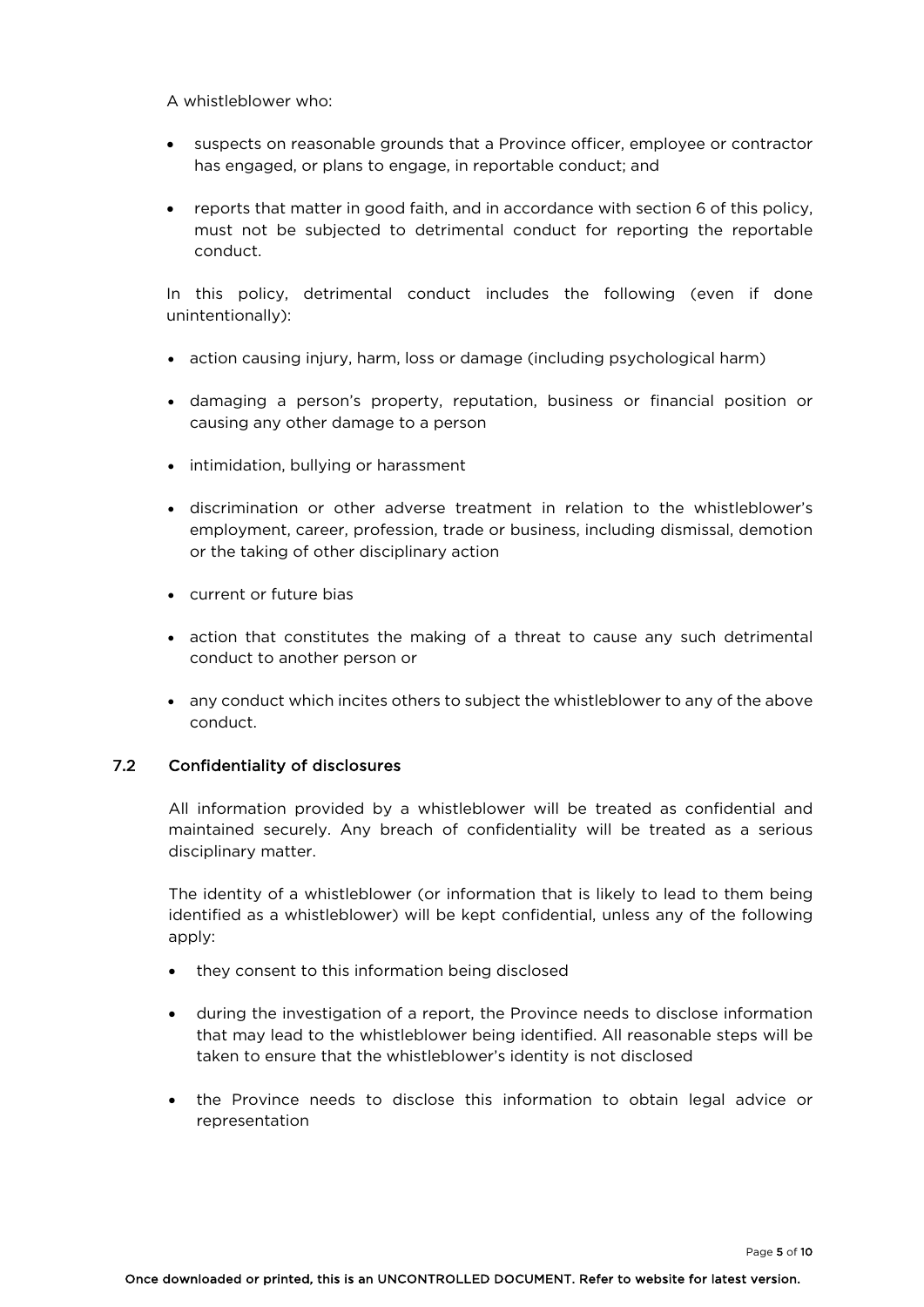- the Province is required to do so by law (for example where the Province needs to disclose this information to an external regulator, or the Province is ordered to do so by a court)
- the information is provided to APRA, ASIC or a member of the police or
- the Province needs to disclose the information to prevent a serious and imminent threat to life, health or property.

If any person receives information about reportable conduct, and does not keep that information confidential or discloses any information that is likely to lead to the whistleblower being identified (except in the circumstances permitted above):

- If they are an employee they will be subject to disciplinary action, which may include a formal written warning, or termination of employment with the Province
- If they are not an employee the Province may take other corrective action and they may be subject to criminal and civil penalties, including substantial fines and / or jail.

This applies even if they did not receive the disclosure but received the information indirectly.

The Province will ensure that files and records relating to disclosures are kept confidential and stored securely.

#### 7.3 What support and protections are provided to whistleblowers?

Part of the role of the WPO is to safeguard the interests of whistleblowers, to assist them to understand the process and the available protections and to ensure the integrity of the whistleblowing mechanism. Whistleblowers who are an employee or officer of the Province:

- are entitled to support through the WPO or
- may explore options such as taking leave, relocation to another area of business, or a secondment arrangement while the concern is being investigated.

Employees will not be subject to disciplinary action for making a disclosure of reportable conduct under this policy on reasonable grounds. They may, however, still be subject to disciplinary action for misconduct that is revealed as a result of the disclosure, however the Province may take the disclosure into account when determining the nature of any disciplinary action.

If any whistleblower thinks that the person to whom they made a disclosure of Reportable Conduct has not dealt with the report sufficiently, or at all, they may raise the concern with the Province Leader.

If a person (whether the whistleblower or not) believes on reasonable grounds that the whistleblower has been, or is likely to be, subjected to detrimental conduct, he or she should report this to the WPO who will arrange an investigation into the matter.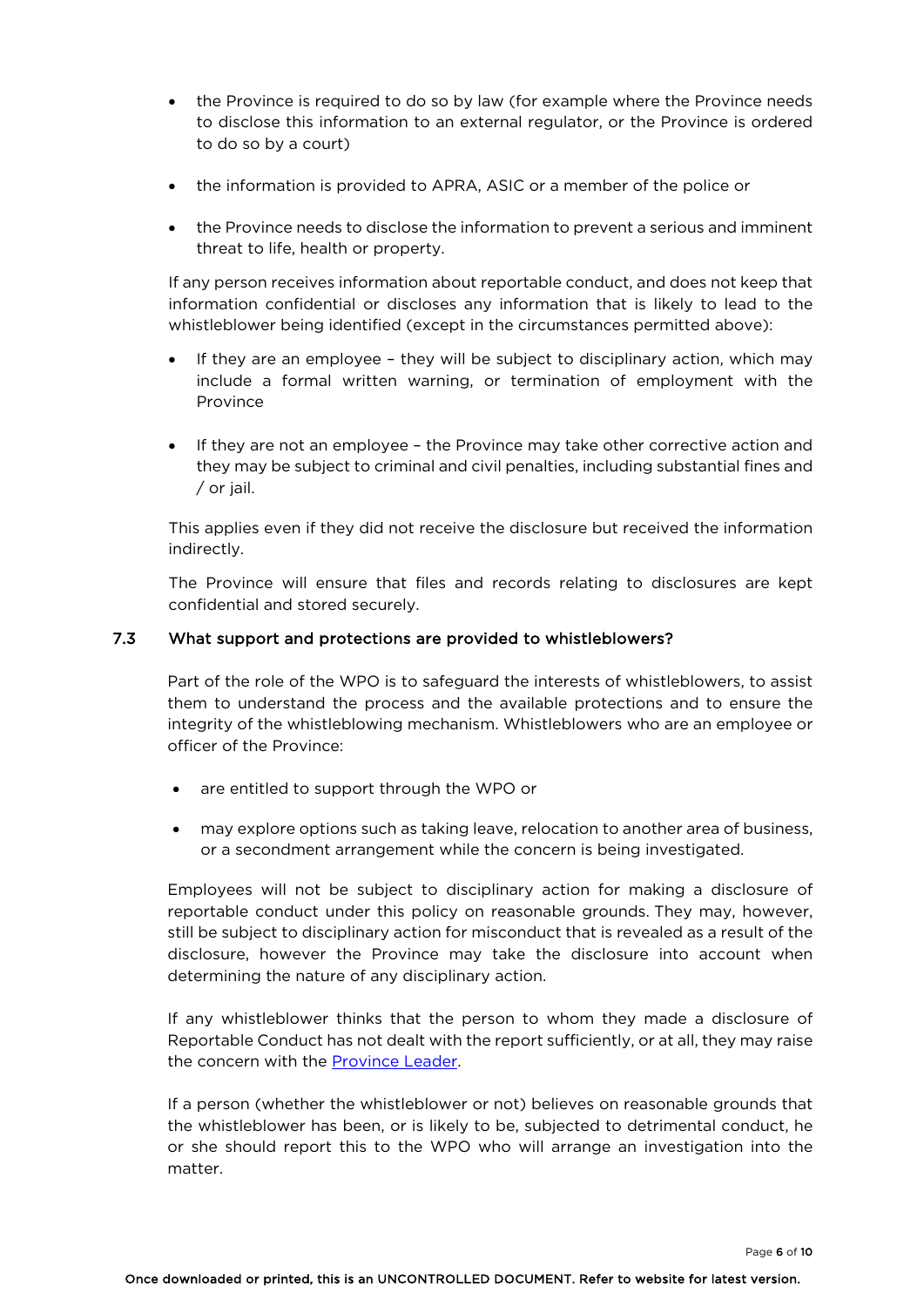## 7.4 What are the consequences of Detrimental Conduct?

An employee who is found to have subjected a whistleblower to detrimental conduct will be subject to disciplinary action (which may include termination of employment) and may be guilty of an offence that is subject to prosecution under legislation.

The Province may terminate the contract or engagement of non-employees or take other corrective action.

The whistleblower protection laws also prohibit victimisation and detrimental conduct. If a court finds that victimisation has occurred, the court may order the victimiser and/or the Province to:

- pay compensation to the person who was subject to the victimisation or
- pay substantial fines and / or go to jail.

## 8. PROTECTIONS AVAILABLE TO DISCLOSERS AT LAW

If whistleblowers make a protected disclosure under the whistleblower protection laws, these laws provide that:

- they cannot be subject to any civil, criminal or administrative liability, for making a protected disclosure or
- they may be subject to civil, criminal or administrative liability for conduct that is revealed by their disclosure.

However, if the disclosure is made to ASIC, APRA or the Commissioner of Taxation, or is an emergency disclosure as permitted under the *Corporations Act*, the information is not admissible in evidence against the whistleblower in criminal proceedings, or in proceedings for the imposition of a penalty, except for proceedings in respect of providing false information.

If a whistleblower is victimised as a result of making a disclosure of reportable conduct, there are possible remedies available under the whistleblower protection laws (where they apply) and include reinstatement, compensation, an order prohibiting the victimisation, or an apology.

The victimiser can be ordered to pay substantial monetary fines or imprisoned. Protections for Province employees also exist under the Fair Work Act. These are enforceable as a matter of statute and do not form part of this policy.

#### 9. RESPONSIBILITIES

The Province is committed to ensuring that all persons associated with the Province and its ministries and to whom this policy applies are aware of their obligations under this policy.

Role **Role** Role Responsibility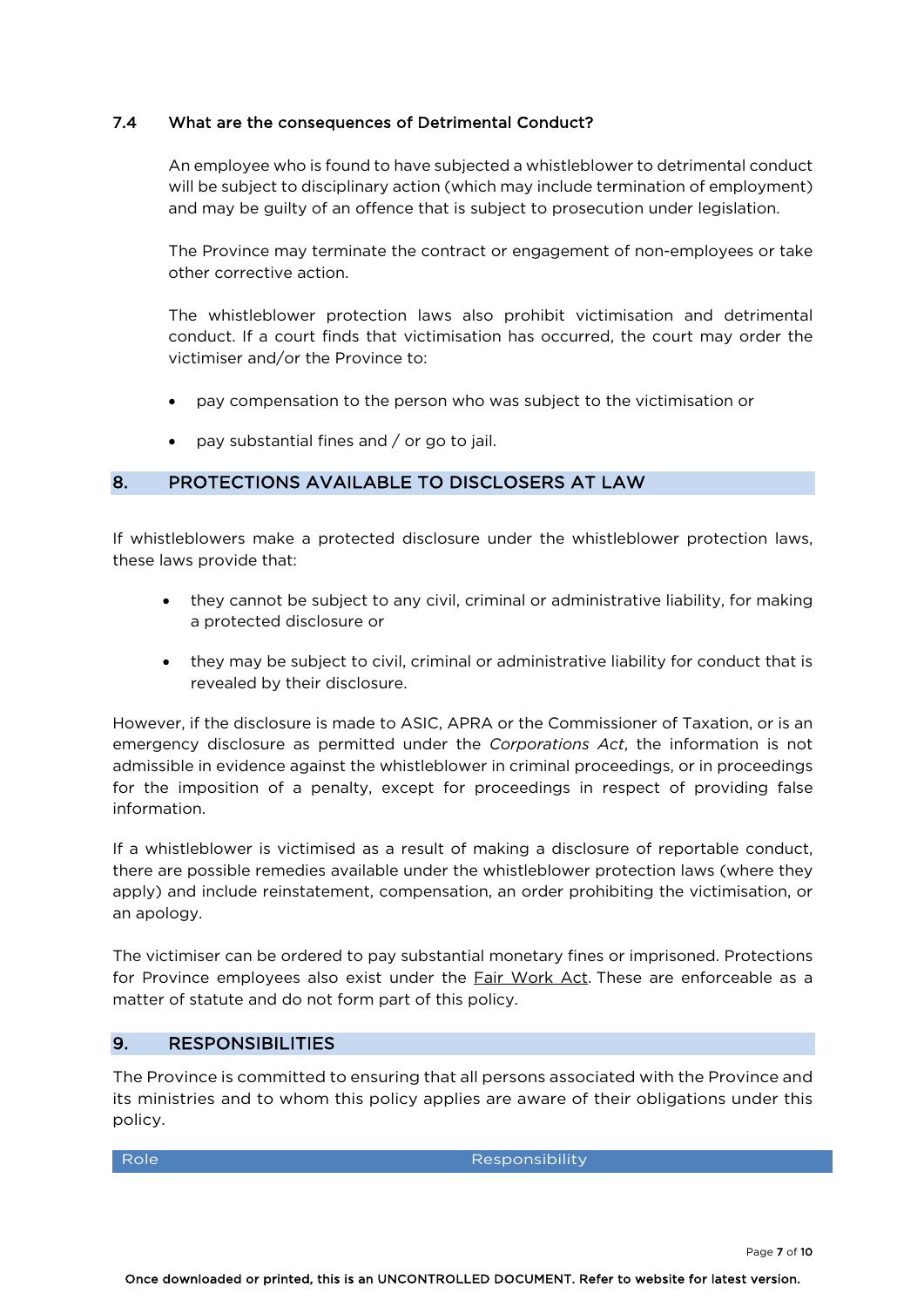| Province Council                                                                                                                                                | Approves and supports the Whistleblower<br>$\bullet$<br>Policy.                                                                                                                                                                                                                                              |
|-----------------------------------------------------------------------------------------------------------------------------------------------------------------|--------------------------------------------------------------------------------------------------------------------------------------------------------------------------------------------------------------------------------------------------------------------------------------------------------------|
| Loreto Ministries Board & MWIA Board                                                                                                                            | Approves or endorses the<br>$\bullet$<br>Whistleblower Policy for approval by<br>the Province Council.<br>Oversees implementation and ensures all<br>$\bullet$<br>reporting requirements are fulfilled.                                                                                                      |
| CEO (Loreto Ministries) & EO (MWIA)                                                                                                                             | Ensures that appropriate resources are.<br>$\bullet$<br>made available to allow the Whistleblower<br>Policy to be implemented effectively.                                                                                                                                                                   |
| Director of Education & Executive Officer,<br><b>MWIA</b>                                                                                                       | Is accountable for taking all practical<br>$\bullet$<br>measures to implement this<br><b>Whistleblower Policy.</b><br>Works with key personnel to develop<br>$\bullet$<br>and implement the Whistleblower<br>Policy.<br>Facilitates a regular review of this<br>$\bullet$<br><b>Whistleblower Policy.</b>    |
| Loreto Sisters, Board Directors,<br>Committee Members, Contractors,<br>Employees, Project Partners, Project<br>Visitors, Suppliers, Tenderers and<br>Volunteers | Are familiar with the content of this<br>$\bullet$<br>Whistleblower Policy and their<br>responsibility to disclose information<br>regarding Reportable Conduct.<br>Are familiar with the legal protection<br>$\bullet$<br>afforded to whistleblowers and understand<br>what constitutes detrimental conduct. |

## 10. RELATED POLICIES & LEGISLATION

Australian Province of the Institute of the Blessed Virgin Mary (2020). *Child Safe Policy*

Australian Province of the Institute of the Blessed Virgin Mary (2020). *Child Safeguarding Code of Conduct*

Australian Province of the Institute of the Blessed Virgin Mary (2018). *Code of Conduct*

Australian Province of the Institute of the Blessed Virgin Mary (2021). *Complaints Policy* currently under development)

Australian Province of the Institute of the Blessed Virgin Mary (2021). *Discrimination, Bullying and Harassment Policy* (currently under development)

Australian Securities and Investment Commission (2019). *Regulatory Guide 270: Whistleblower polices*

*Corporations Act 2001* (Cth). Retrieved from http://www5.austlii.edu.au/au/legis/cth/consol\_act/ca2001172/

*Fair Work Act 2009* (Cth). Retrieved from http://www6.austlii.edu.au/cgibin/viewdb/au/legis/cth/consol\_act/fwa2009114/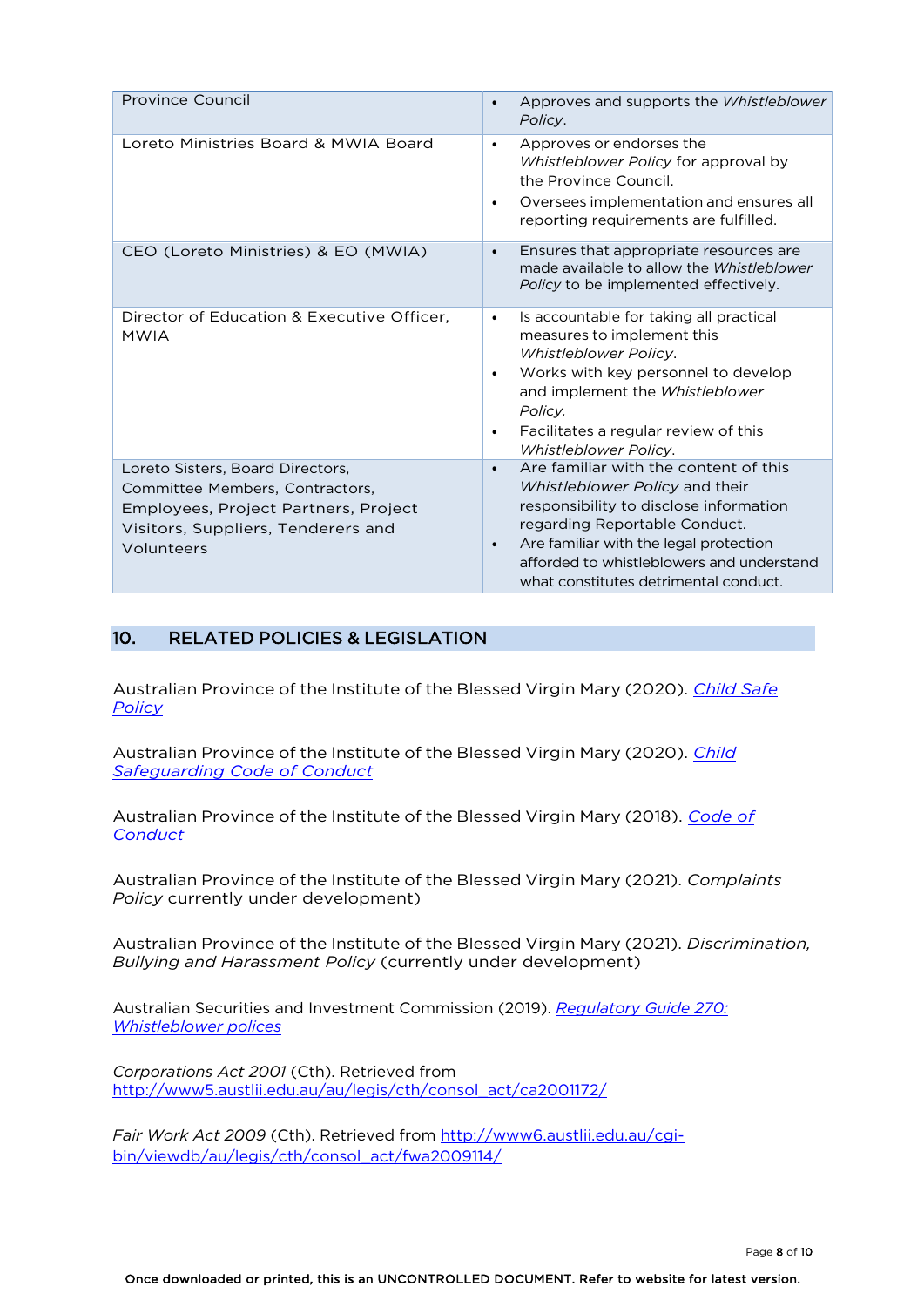*Taxation Administration Act 1953* (Cth) s. 14ZZW. Retrieved from http://classic.austlii.edu.au/au/legis/cth/consol\_act/taa1953269/s14zzw.html

Mary Ward International Australia (2019). *Counter Terrorism Policy*

## 11. POLICY GOVERNANCE

| Approved by: | Chair, Loreto Ministries Ltd Board /<br>Chair, Mary Ward International Australia Board |
|--------------|----------------------------------------------------------------------------------------|
| Endorsed by: | CEO, Loreto Ministries Ltd /<br>EO, Mary Ward International Australia                  |
| Support:     | Stopline Pty Ltd                                                                       |
| Review:      | This policy will be reviewed in April 2022.                                            |

## 12. VERSION HISTORY

| Version | <b>Date</b> | <b>Amendment details</b>                                                |
|---------|-------------|-------------------------------------------------------------------------|
| 1.0     | 27.01.2021  | First draft amended following Stopline feedback.                        |
| 1.1     | 03.03.2021  | Revised draft amended following Province, LML and MWIA<br>consultation. |
| 1.2     | 19.04.2021  | Revised draft amended following Province, LML and MWIA<br>consultation. |
| 1.3     | 13.05.2021  | Approved by MWIA Board                                                  |
| 1.4     | 29.05.2021  | Approved by LML Board                                                   |
| 1.5     | 22.10.2021  | Approved by Province Council                                            |

## 13. DEFINITIONS

| Term                   | <b>Definition</b>                                                                                                                                                                                                                                                                           |
|------------------------|---------------------------------------------------------------------------------------------------------------------------------------------------------------------------------------------------------------------------------------------------------------------------------------------|
| <b>APRA</b>            | Australian Prudential Regulation Authority                                                                                                                                                                                                                                                  |
| ASIC                   | Australian Securities and Investments Commission                                                                                                                                                                                                                                            |
| Detrimental conduct    | refers to conduct, or a threat to engage in conduct, that causes<br>detriment to a discloser                                                                                                                                                                                                |
| Eligible recipient     | refers to an individual who can receive a disclosure.                                                                                                                                                                                                                                       |
| Eligible whistleblower | refers to an individual to whom the whistleblower protections<br>apply.                                                                                                                                                                                                                     |
| Employee               | refers to all those employed by Loreto Ministries, Loreto<br>Vietnam, MWIA or the Province.                                                                                                                                                                                                 |
| Emergency disclosure   | refers to the disclosure of information to a journalist or<br>parliamentarian, where the discloser has reasonable grounds<br>to believe that the information concerns a substantial and<br>imminent danger to the health or safety of one or more<br>persons or to the natural environment. |
| Project partners       | refers to individuals, groups of people or organisations that<br>collaborate with the Province or its ministries to achieve mutually<br>agreed objectives and initiatives.                                                                                                                  |